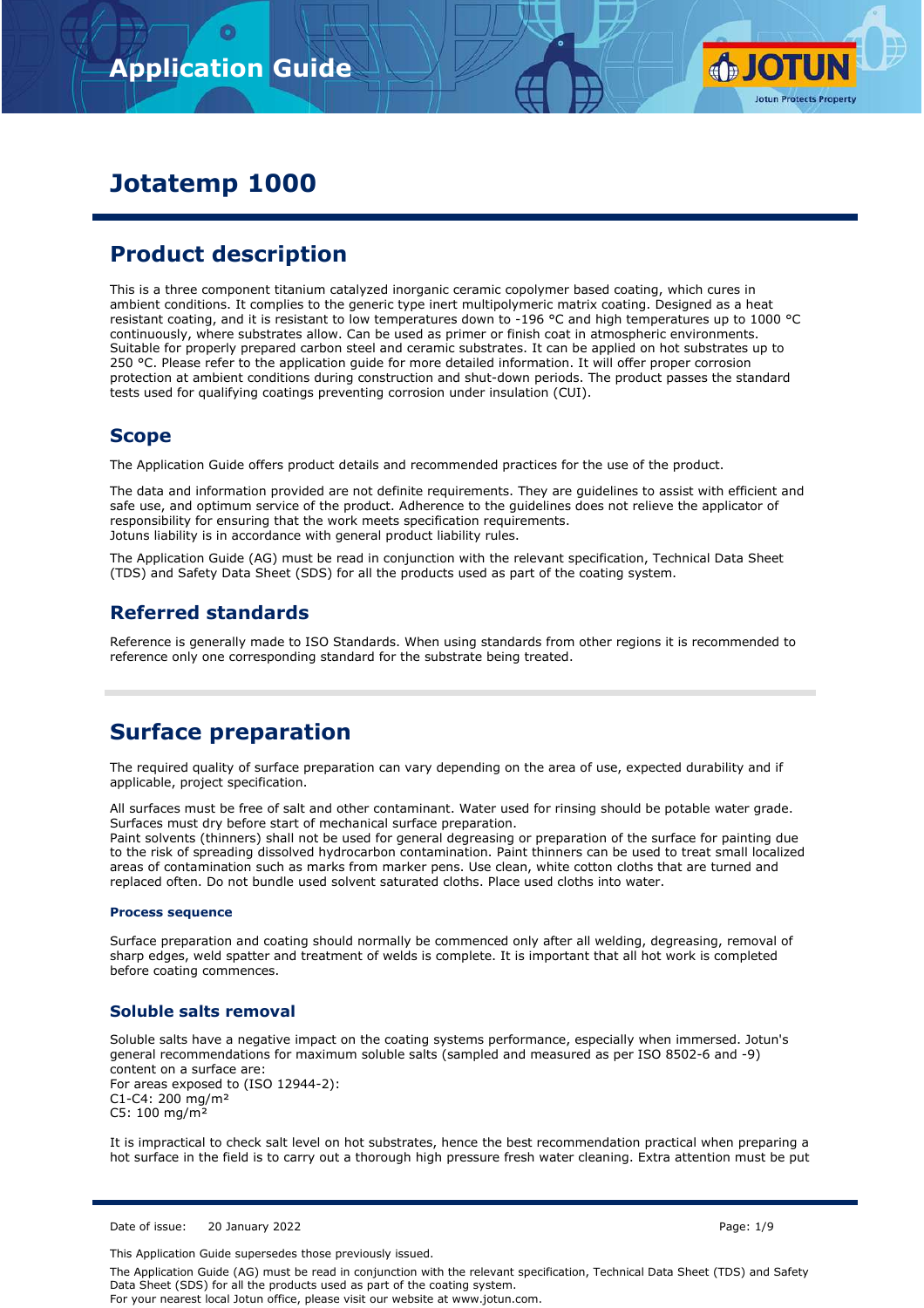

to badly pitted surfaces.

## **Carbon steel**

### **Initial rust grade**

The steel shall preferably be Rust Grade A or B (ISO 8501-1). It is technically possible to apply the coating to rust grades C and D, but it is practically challenging to ensure specified film thickness on such a rough surface, hence risk of reduced lifetime of the coating system. When steel of Rust Grade C or D is coated, the frequency of inspection and testing should be increased. For steel with Rust Grades C or D, contact your nearest Jotun office for advice.

### **Metal finishing**

For areas in corrosivity category C1 to C4 (ISO 12944-2) all irregularities, burrs, slivers, slag and spatter on welds, sharp edges and corners shall conform to minimum grade P2 (ISO 8501-3) Table 1, or as specified. For areas in corrosivity category C5 the requirement is conformance to grade P3 (ISO 8501-3) Table 1. Defective welds shall be replaced and treated to an acceptable finish before painting. Temporary welds and brackets shall be ground to a flat finish after removal from the parent metal.

### **Pitting repair**

Pittings in steel can be difficult to cover fully with most coatings. In some areas it is practically feasible to use filler to fill pittings. This should then be done either after the initial surface preparation or after application of first coat.

## **Abrasive blast cleaning**

### **Cleanliness**

After pre-treatment is complete, the surface shall be dry abrasive blast cleaned to Sa 2½ (ISO 8501-1) using abrasive media suitable to achieve a sharp and angular surface profile.

#### **Surface profile**

Recommended surface profile 30-85 µm, grade Fine to Medium G (ISO 8503-2).

### **Abrasive media quality**

The selected abrasive must be compatible with both the surface to be blast cleaned and the specified coating system. The abrasive shall meet specifications as per relevant parts of ISO 11124 (Specification for metallic blast-cleaning abrasives), or ISO 11126 (Specification for non-metallic blast-cleaning abrasives). It should be sampled and tested as per relevant parts of ISO 11125 (metallic abrasives) or ISO 11127 (non-metallic abrasives). Dry storage of abrasive and shelter for blasting pots is necessary to prevent equipment becoming clogged with damp abrasive.

All abrasive blast media used should be new and not recirculated, with the exception of steel grit. If this is utilized the circulation process must include a cleaning process.

### **Compressed air quality**

The supply of clean air to blasting pots must be secured to avoid contamination of abrasive and thereby of blast cleaned surfaces. Compressors must be fitted with sufficient traps for oil and water. It is also recommended to fit two water separators at the blasting machine to ensure a supply of moisture-free air to the abrasive chamber.

### **Dust contamination**

At the completion of abrasive blasting the prepared surface shall be cleaned to remove residues of corrosion products and abrasive media, and inspected for surface particulate contamination. Maximum contamination level is rating 2 (ISO 8502-3). Dust size no greater than class 2.

## **Hand and Power Tool Cleaning**

**Power tool cleaning**

Date of issue: 20 January 2022 Page: 2/9

This Application Guide supersedes those previously issued.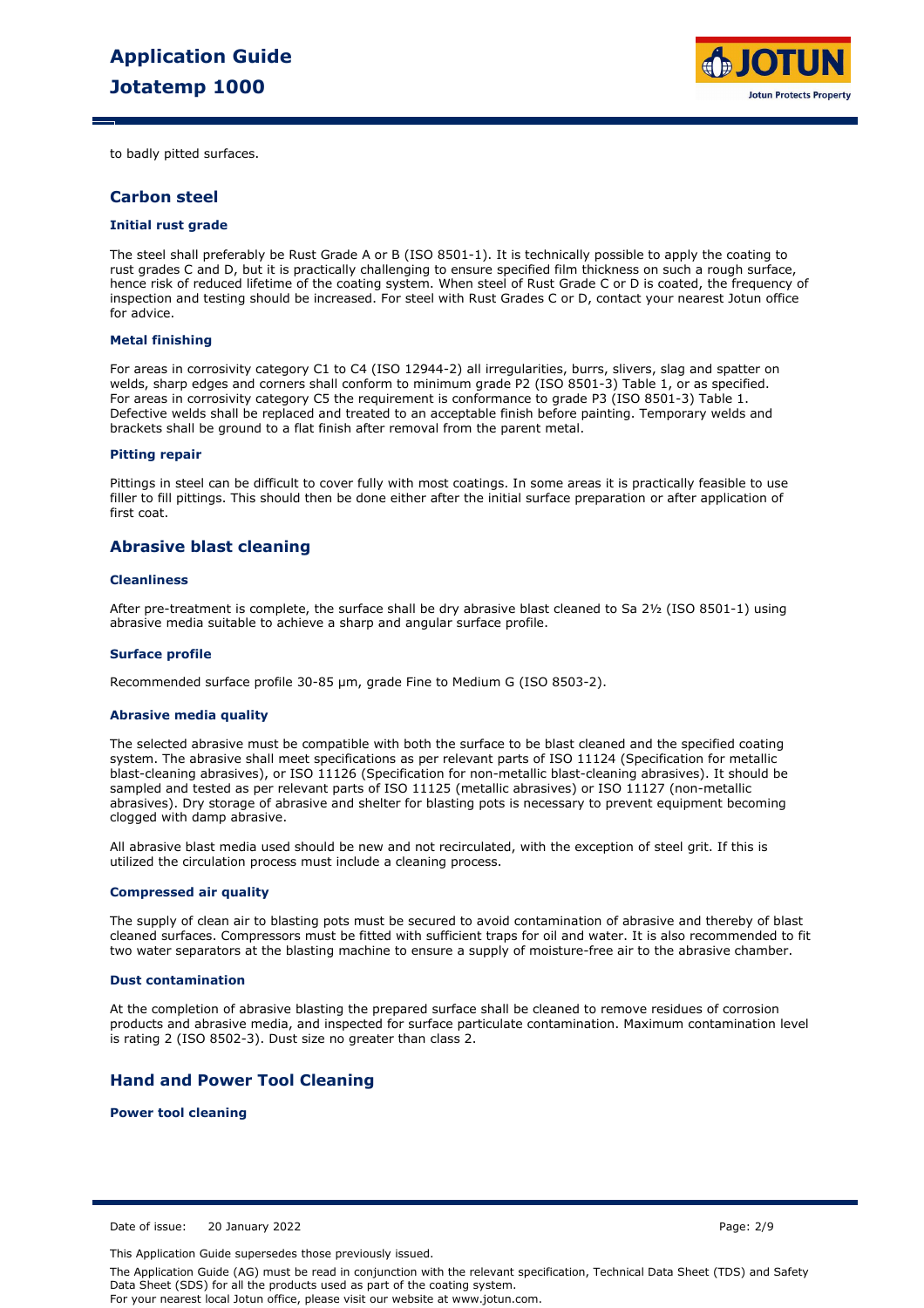

Surfaces to be coated shall be prepared by mechanical preparation methods to minimum St 2 (ISO 8501-1). Suitable methods are disc grinding, hand sanding or hand wire brushing. If power wire brushing is used, care should be taken not to polish the metal surface, as this can reduce adhesion of the coating. The surface should appear rough and mat.

## **Water jetting**

High pressure water jetting surface preparation refers to ISO 8501-4, for substrates previously coated either with a full coating system (surface DC A, DC B, DC C) or shop primer (surface DP I and DP Z). The surface definition for existing coating (DC) refers to the degree of coating breakdown according to ISO 4628. It is important before considering water jetting, to ensure that the specified coating system is compatible with the existing coating system. High pressure water jetting does not remove mill scale or create surface roughness, and is only useful for surfaces with an initial roughness suitable for the subsequent coat. Optimum performance is achieved with preparation grade Wa 2 (ISO 8501-4). Minimum preparation grade is Wa 1. For DP I and DP Z surface Wa 2 is accepted.

Maximum accepted grade of flash rust for any preparation is M (ISO 8501-4).

Alternatively minimum approved preparation grade is SSPC-SP WJ-2/ NACE WJ-2, Very thorough cleaning. Maximum accepted flash rust grade is Moderate (M).

## **Coated surfaces**

### **Verification of existing coatings including primers**

The performance of this product may be reduced when applied over existing coatings and while not documented may be affected by lesser levels of surface preparation. Surfaces to be coated with this product should be detergent washed and fresh water rinsed prior to start of mechanical surface preparation.

## **Shop primers**

Shop primers are accepted as temporary protection of steel plates and profiles. However the shopprimer should be completely removed through blast cleaning to minimum Sa 2½ (ISO 8501-1) using abrasive media suitable to achieve a sharp and angular surface profile 45-85 µm, grade Medium G; Ry5 (ISO 8503- 2).

### **Inorganic zinc silicates**

This product can be applied on top of an inorganic zinc silicate primer. Before being overcoated the primer must be fully cured, clean, dust free, dry and undamaged. The zinc silicate primer must be free of zinc salts (white rust).

## **Other surfaces**

### **Ceramic substrates**

The surface shall be clean and dry.

# **Application**

## **Acceptable environmental conditions - before and during application**

Before application, test the atmospheric conditions in the vicinity of the substrate for the dew formation according to ISO 8502-4.

| Air temperature        | $10 - 60$ °C  |  |
|------------------------|---------------|--|
| Substrate temperature  | $10 - 250$ °C |  |
| Relative Humidity (RH) | $10 - 85$ %   |  |

The following restrictions must be observed:

Date of issue: 20 January 2022 Page: 3/9

This Application Guide supersedes those previously issued.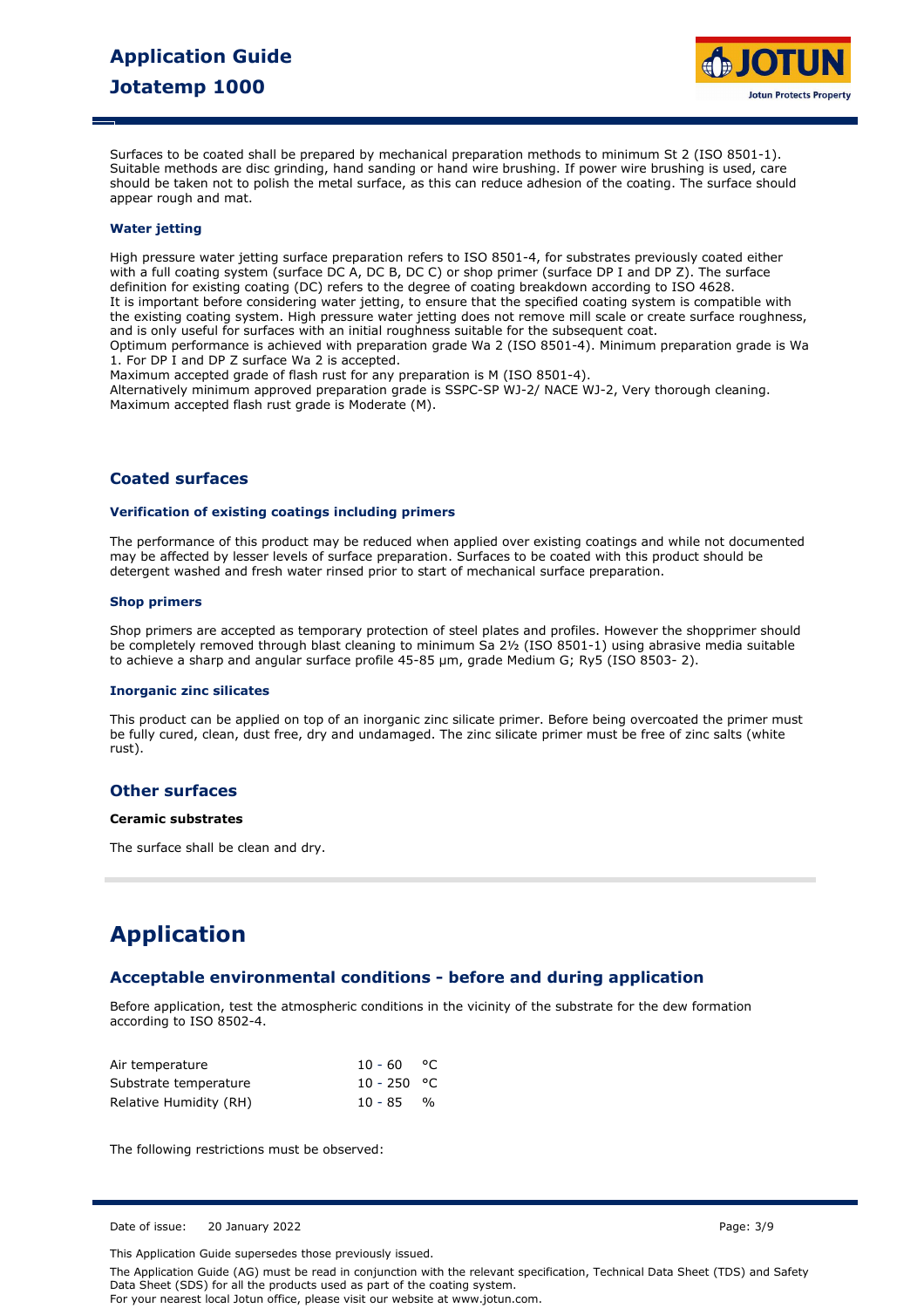

- Only apply the coating when the substrate temperature is at least 3 °C (5 °F) above the dew point
- Do not apply the coating if the substrate is wet or likely to become wet
- Do not apply the coating if the weather is clearly deteriorating or unfavourable for application or curing
- Do not apply the coating in high wind conditions

## **Material storage conditions**

Material to be stored below 40 °C. Keep out of direct sunlight.

Any gas developed during storage will also remain in the drum even when the temperature is decreasing to lower levels. So, in order to avoid splash of paint/thinner during opening these lids, it is strongly recommended to release the pressure by making a small hole in the plastic seal in the centre of the lid.

## **Product mixing**

## **Product mixing ratio (by volume)**

| Jotatemp 1000 Comp A | $110$ part(s)    |
|----------------------|------------------|
| Jotatemp 1000 Comp B | 1 $part(s)$      |
| Jotatemp 1000 Comp C | $2.5$ part $(s)$ |

### **Product mixing**

Mix component A and component C thoroughly before adding component B.

Ideally the product should be shaken prior to usage using a mechanical shaker. If settling has occured the initial mixing should be done manually to ensure the settled material is distributed properly, lumps should be broken up. This is a very heavy-bodied material and tends to settle out after extended storage; it is normal to have a small amount of thin liquid at the tops of cans. Whenever possible, pour off the liquid into a clean large mixing bucket, then pour in the heavy bodied liquid, and scrape the residue from cans of the product into the mixing bucket. Use mechanical agitation and a heavy duty mixer or similar tool; stirring from time to time until it is of uniform consistency; do not over-agitate or incorporate air into the mixed product.

## **Induction time and Pot life**

| <b>Paint temperature</b> | 10 °C 15 °C 23 °C 40 °C |              |  |
|--------------------------|-------------------------|--------------|--|
| Pot life                 |                         | 10h 8h 6h 4h |  |

The temperature of base and curing agent is recommended to be 18  $^{\circ}$ C or higher when the product is mixed.

## **Thinner/Cleaning solvent**

Thinner: Jotun Thinner No. 7 / Jotun Thinner No. 10

To achieve the best spraying properties the product can be thinned 3-5% by volume before application.

**Note:** Korean VOC regulation "Korea Clean Air Conservation Act" and its corresponding thinning limit will prevail over recommended thinning volumes.

Date of issue: 20 January 2022 Page: 4/9

This Application Guide supersedes those previously issued.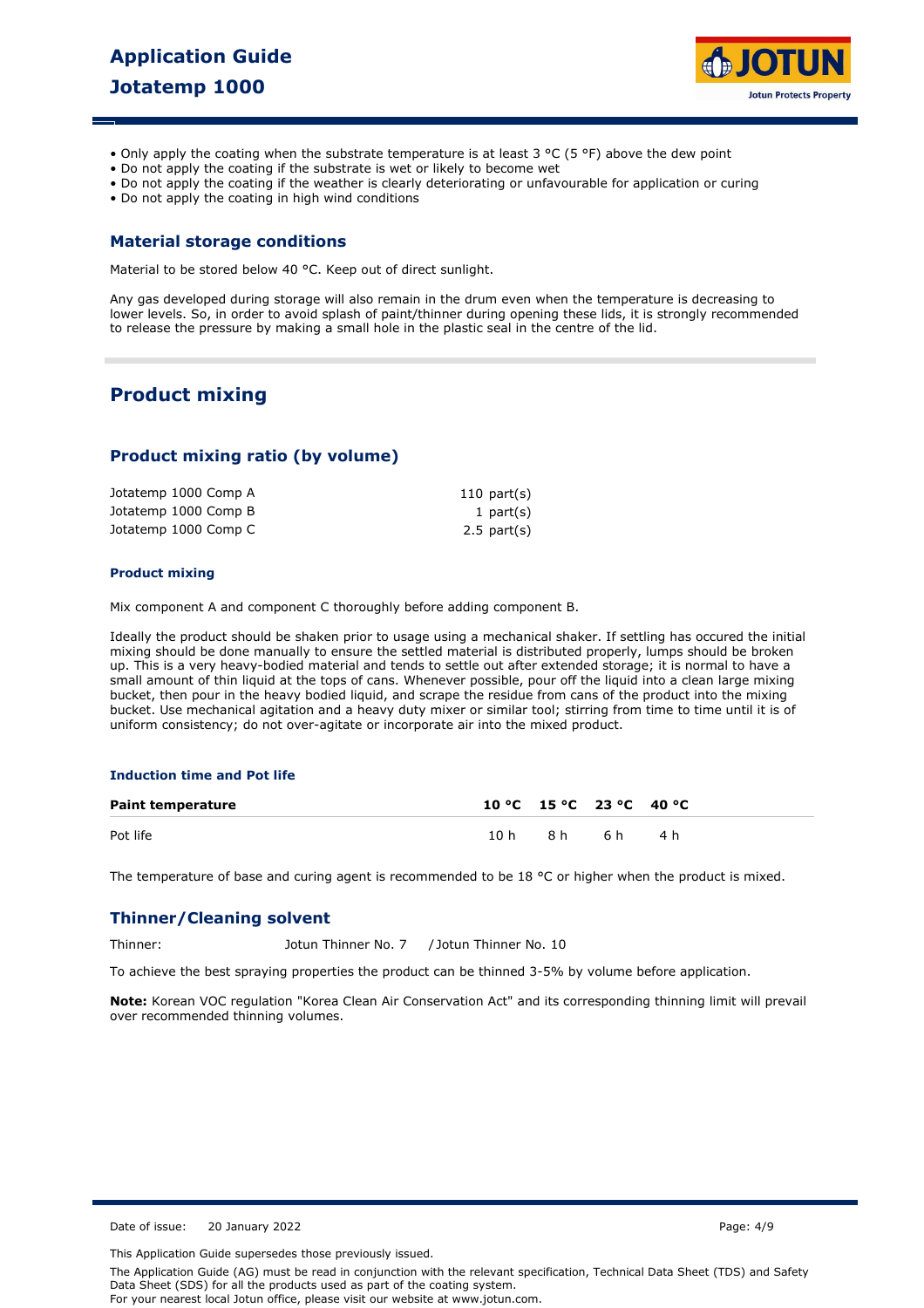

## **Application data**

## **Spray application**

## **Airless Spray Equipment**

| Pump ratio (minimum) :          | 32:1             |
|---------------------------------|------------------|
| Pressure at nozzle (minimum) :  | 150 bar/2100 psi |
| Nozzle tip (inch/1000):         | 17-23            |
| Nozzle output (litres/minute) : | $0.8 - 1.0$      |
| Filters (mesh) :                | 70               |

Several factors influence, and need to be observed to maintain the recommended pressure at the nozzle. Among factors causing pressure drop are:

- extended hoses or hose bundles

- extended hose whip-end line

- small internal diameter hoses

- high paint viscosity

- large spray nozzle size

- inadequate air capacity from compressor

- incorrect or clogged filters

### **Spray application technique**

Apply even multiple passes, overlapping 50% on each pass; avoid arcing, excessive reaching and dry spray. Check wet film thickness as often as practical to assure even coating application. For pitting corrosion on aged steel, and for difficult-to coat areas like bolt rings on flanges, spray apply a single wet pass, then use wood handled china bristle brushes to coat areas the spray fan could not cover. Avoid excessive film build on adjacent, more exposed areas. Apply additional spray passes as needed to achieve the specified WFT.

#### For Hot Substrate Applications:

When applying this product to surfaces above 80°C, application should be done in multiple fast passes to allow solvents to evaporate. Special attention should be paid not to apply more than 125-150 µm DFT per coat on flat or pitted substrates.

The full system should be completed within 48 hours. Application on hot substrates needs special attention and additional thinning up to 15 % can be tolerated. If the coating is thinned, it may settle in the can and extra agitation may be required. Shorter durability of the coating may be expected when hot applied.

### **Other application tools**

## **Brush application**

Brush application is possible however technically difficult to get right especially on hot substrates. When brush application is required, small areas may be coated using round good quality natural bristle brushes. Be sure to wet out the surface with the brush on the first pass and then to add additional even layers without clumping or streaking the heavy bodied fillers in the product.

Exceptional care should be taken during brush application to assure even film thickness. Apply additional layers as needed to achieve the specified DFT.

## **Film thickness per coat**

## **Typical recommended specification range**

| Dry film thickness         |  | $100 - 150$ um              |  |
|----------------------------|--|-----------------------------|--|
| Wet film thickness         |  | $130 - 200$ um              |  |
| Theoretical spreading rate |  | $7.5 - 5$ m <sup>2</sup> /l |  |

Date of issue: 20 January 2022 Page: 5/9

This Application Guide supersedes those previously issued.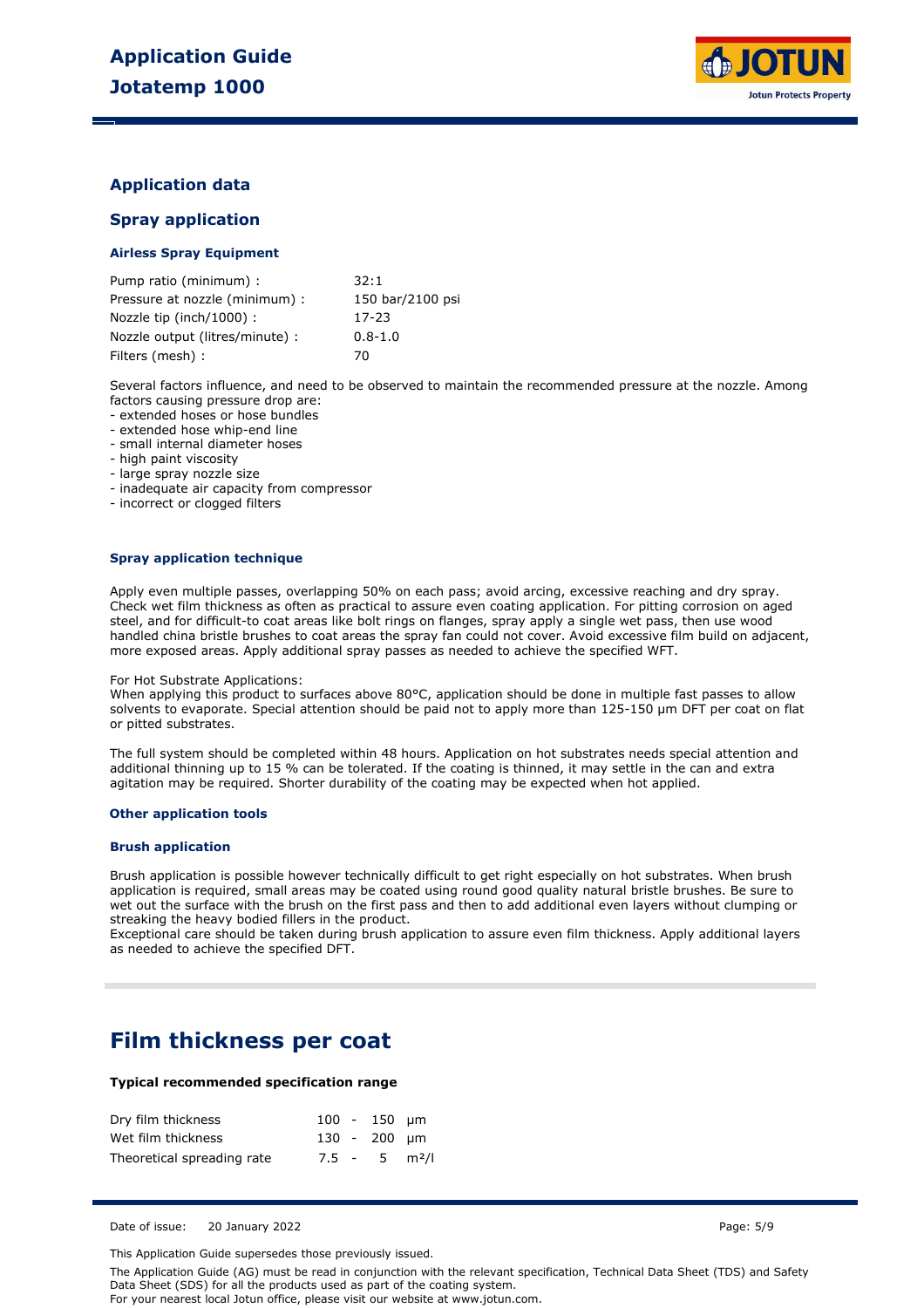

In one-coat systems, dry film thickness up to 200 µm can be applied.

DFT exceeding maximum specified film thickness may cause loss of technical properties.

## **Film thickness measurement**

#### **Wet film thickness (WFT) measurement and calculation**

Assuming the temperature of the surface is practically making it possible, it is recommended to measure the wet film thickness continuously during application using a painter's wet film comb (ISO 2808 Method 1A). Wet film thickness measuresments are not practical on hot substrates, hence a proper calculation and distribution of needed material is recommended before intiating application of a specific area.

#### **Dry film thickness (DFT) measurement**

When the coating has cured to hard dry state the dry film thickness can be checked to SSPC PA 2 or equivalent standard using statistical sampling to verify the actual dry film thickness. Measurement and control of the WFT and DFT on welds is done by measuring adjacent to and no further than 15 mm from the weld. On hot substrates, please be sure to use a heat tolerant proper and appropriate HSE equipment.

#### **Ventilation**

Adequate ventilation is required to ensure that lower explosion limit (LEL) is not exceeded and that, during application, there is no hinder for the evaporation of the solvents. Solvents will evaporate at a very high rate when applied at raised temperatures, thus the air turnover in confined spaces needs to allow for this situation. At 150 °C one must expect that all solvents evaporate instantaneously.

Solvents are also more dangerous for health when at raised temperatures, therefore it is important that good quality respiratory equipment is used. Standard solvent resistant masks (ideal would be air fed) shall be used. This is important for the applicators and any other trades working in the vicinity of the application. Outside application with free air is of course the ideal situation when solvents flash off instantly. However, applicators shall wear appropriate respiratory equipment also in this situation. Local conditions such as wind direction will dictate the use of masks by other trades in the vicinity. If in doubt use solvent grade masks.

This product requires 102 m<sup>3</sup> air per liter of paint in order not to exceed 10% of LEL, which is the generally accepted safe concentration related to risk of explosion.

For a typical application speed (1.5 - 2 l/min), Required Air Quantity (RAQ) will be in the order of 200 m<sup>3</sup> per minute.

### **Coating loss**

The consumption of paint should be controlled carefully, with thorough planning and a practical approach to reducing loss. Application of liquid coatings will result in some material loss. Understanding the ways that coating can be lost during the application process, and making appropriate changes, can help reducing material loss.

Some of the factors that can influence the loss of coating material are:

- type of spray gun/unit used
- air pressure used for airless pump or for atomization
- orifice size of the spray tip or nozzle
- fan width of the spray tip or nozzle
- the amount of thinner added
- the distance between spray gun and substrate
- the profile or surface roughness of the substrate. Higher profiles will lead to a higher "dead volume"
- the shape of the substrate target
- environmental conditions such as wind and air temperature

Date of issue: 20 January 2022 Page: 6/9

This Application Guide supersedes those previously issued.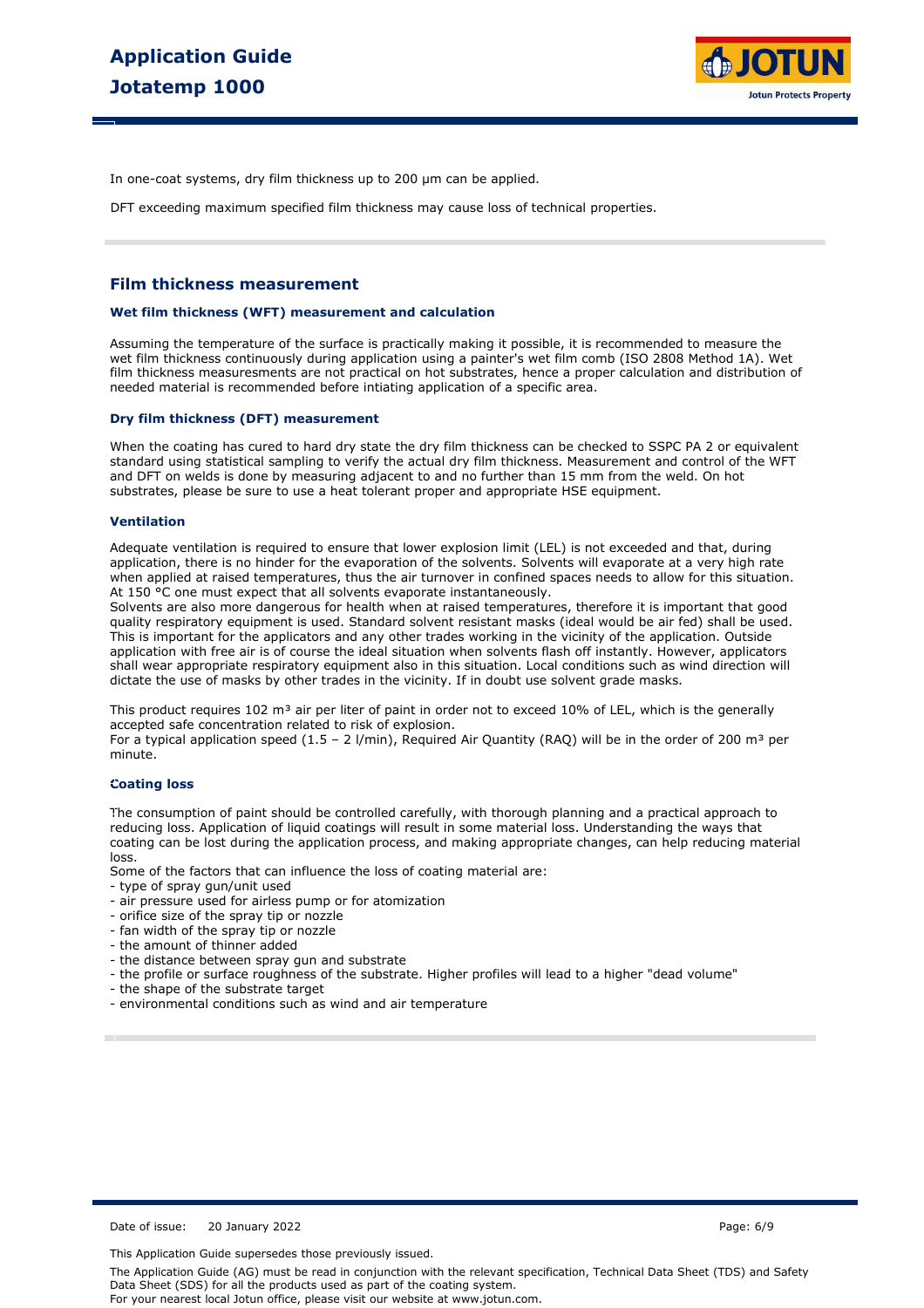# **Drying and Curing time**

| Substrate temperature     |       |     | 10 °C 15 °C 23 °C 40 °C 100 °C |             |
|---------------------------|-------|-----|--------------------------------|-------------|
|                           |       |     |                                |             |
| Surface (touch) dry       | 5.5 h |     | 3 h 2.5 h 1.5 h 15 min         |             |
| Walk-on-dry               | 24 h  |     | 18 h 6 h 3.5 h 15 min          |             |
| Dry to over coat, minimum | 24 h  |     | 18 h 6 h 3.5 h 0 min           |             |
| Dried/cured for service   | 4 d   | 3 d | 24 h                           | 18 h 15 min |

Due to the fast evarporation above 100°C, instant drying is expected.

Drying and curing times are determined under controlled temperatures and relative humidity below 85 %, and at average of the DFT range for the product.

Surface (touch) dry: The state of drying when slight pressure with a finger does not leave an imprint or reveal tackiness.

Walk-on-dry: Minimum time before the coating can tolerate normal foot traffic without permanent marks, imprints or other physical damage.

Dry to over coat, minimum: The recommended shortest time before the next coat can be applied.

Dried/cured for service: Minimum time before the coating can be permanently exposed to the intended environment/medium.

## **Maximum over coating intervals**

Maximum time before thorough surface preparation is required. The surface must be clean and dry and suitable for over coating. Inspect the surface for chalking and other contamination and if present, remove with an alkaline detergent. Agitate the surface to activate the cleaner and before it dries, wash the treated area by lowpressure water cleaning using fresh water.

If maximum over coating interval is exceeded the surface should in addition be carefully roughened to ensure good inter coat adhesion.

## **Areas for atmospheric exposure**

| Average temperature during<br>drying/curing |                                                                                          | 10 °C 15 °C 23 °C 40 °C 100 °C |  |  |
|---------------------------------------------|------------------------------------------------------------------------------------------|--------------------------------|--|--|
| Itself<br>silicone                          | extended extended extended extended 5 days<br>extended extended extended extended 5 days |                                |  |  |

## **Other conditions that can affect drying / curing / over coating**

## **Repair of damaged areas**

When applied on a hot substrate in too high film thickness, small bubbles may occur, these can be lightly sanded out, followed by an additional coat.

Date of issue: 20 January 2022 Page: 7/9

This Application Guide supersedes those previously issued.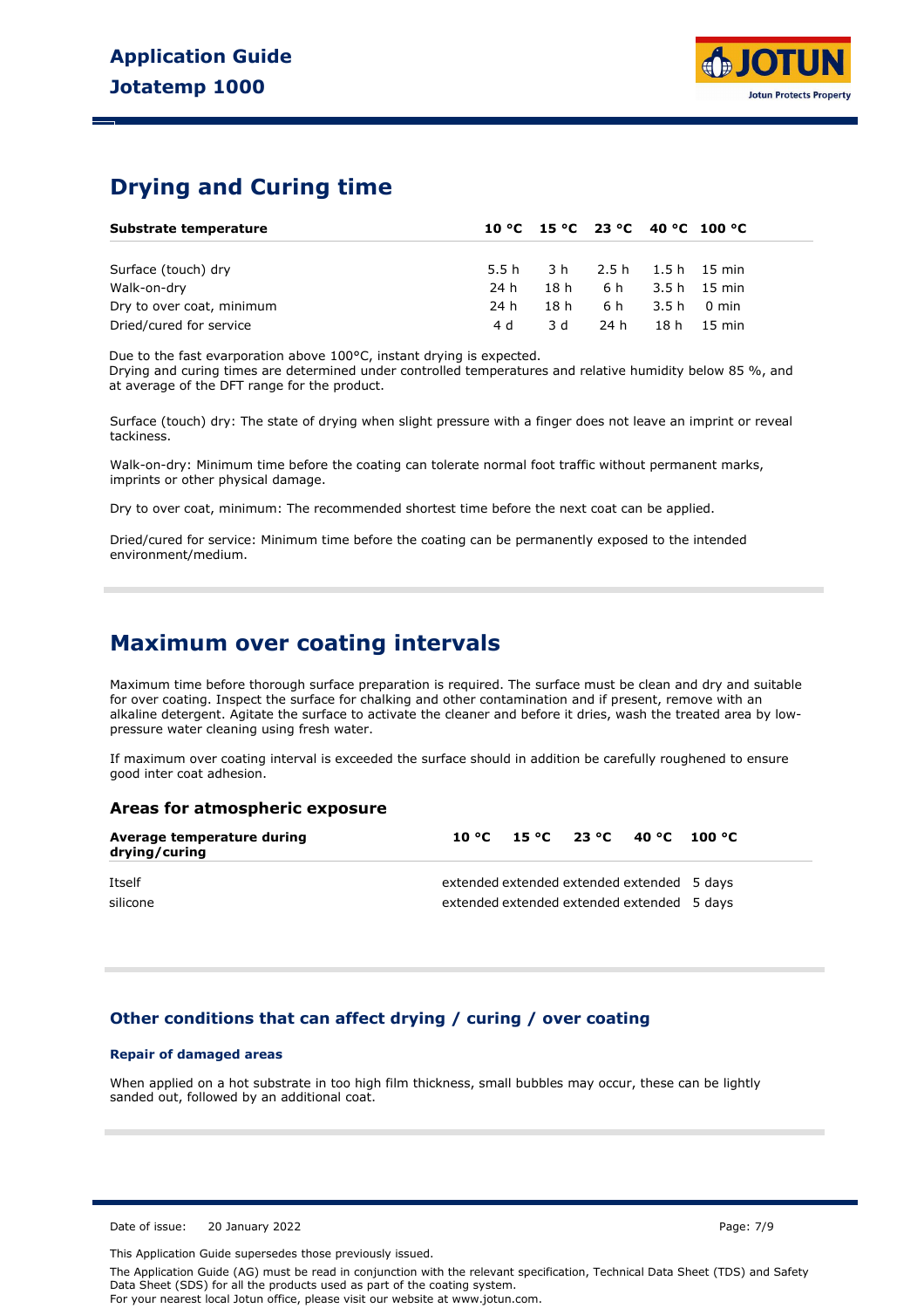

# **Quality assurance**

The following information is the minimum required. The specification may have additional requirements.

- Confirm that all welding and other metal work has been completed before commencing pre-treatment and surface preparation

- Confirm that installed ventilation is balanced and has the capacity to deliver and maintain the RAQ

- Confirm that the required surface preparation standard has been achieved and is held prior to coating application

- Confirm that the climatic conditions are within recommendations in the AG, and are held during the application

- Confirm that the required number of stripe coats have been applied
- Confirm that each coat meets the DFT requirements in the specification
- Confirm that the coating has not been adversely affected by rain or other factors during curing

- Observe that adequate coverage has been achieved on corners, crevices, edges and surfaces where the spray gun cannot be positioned so that its spray impinges on the surface at 90° angle

- Observe that the coating is free from defects, discontinuities, insects, abrasive media and other contamination

- Observe that the coating is free from misses, sags, runs, wrinkles, fat edges, mud cracking, blistering, obvious

pinholes, excessive dry spray, heavy brush marks and excessive film build

- Observe that the uniformity and colour are satisfactory

All noted defects shall be fully repaired to conform to the coating specification.

## **Caution**

This product is for professional use only. The applicators and operators shall be trained, experienced and have the capability and equipment to mix/stir and apply the coatings correctly and according to Jotun's technical documentation. Applicators and operators shall use appropriate personal protection equipment when using this product. This guideline is given based on the current knowledge of the product. Any suggested deviation to suit the site conditions shall be forwarded to the responsible Jotun representative for approval before commencing the work.

For further advice please contact your local Jotun office.

## **Health and safety**

Please observe the precautionary notices displayed on the container. Use under well ventilated conditions. Do not inhale spray mist. Avoid skin contact. Spillage on the skin should immediately be removed with suitable cleanser, soap and water. Eyes should be well flushed with water and medical attention sought immediately.

## **Accuracy of information**

Always refer to and use the current (last issued) version of the TDS, SDS and if available, the AG for this product. Always refer to and use the current (last issued) version of all International and Local Authority Standards referred to in the TDS, AG & SDS for this product.

## **Colour variation**

When applicable, products primarily meant for use as primers or antifoulings may have slight colour variations from batch to batch. Such products and epoxy based products used as a finish coat may chalk when exposed to sunlight and weathering.

Colour and gloss retention on topcoats/finish coats may vary depending on type of colour, exposure environment such as temperature, UV intensity etc., application quality and generic type of paint. Contact your local Jotun office for further information.

## **Reference to related documents**

The Application Guide (AG) must be read in conjunction with the relevant specification, Technical Data Sheet (TDS) and Safety Data Sheet (SDS) for all the products used as part of the coating system.

When applicable, refer to the separate application procedure for Jotun products that are approved to classification societies such as PSPC, IMO etc.

# **Symbols and abbreviations**

Date of issue: 20 January 2022 Page: 8/9

This Application Guide supersedes those previously issued.